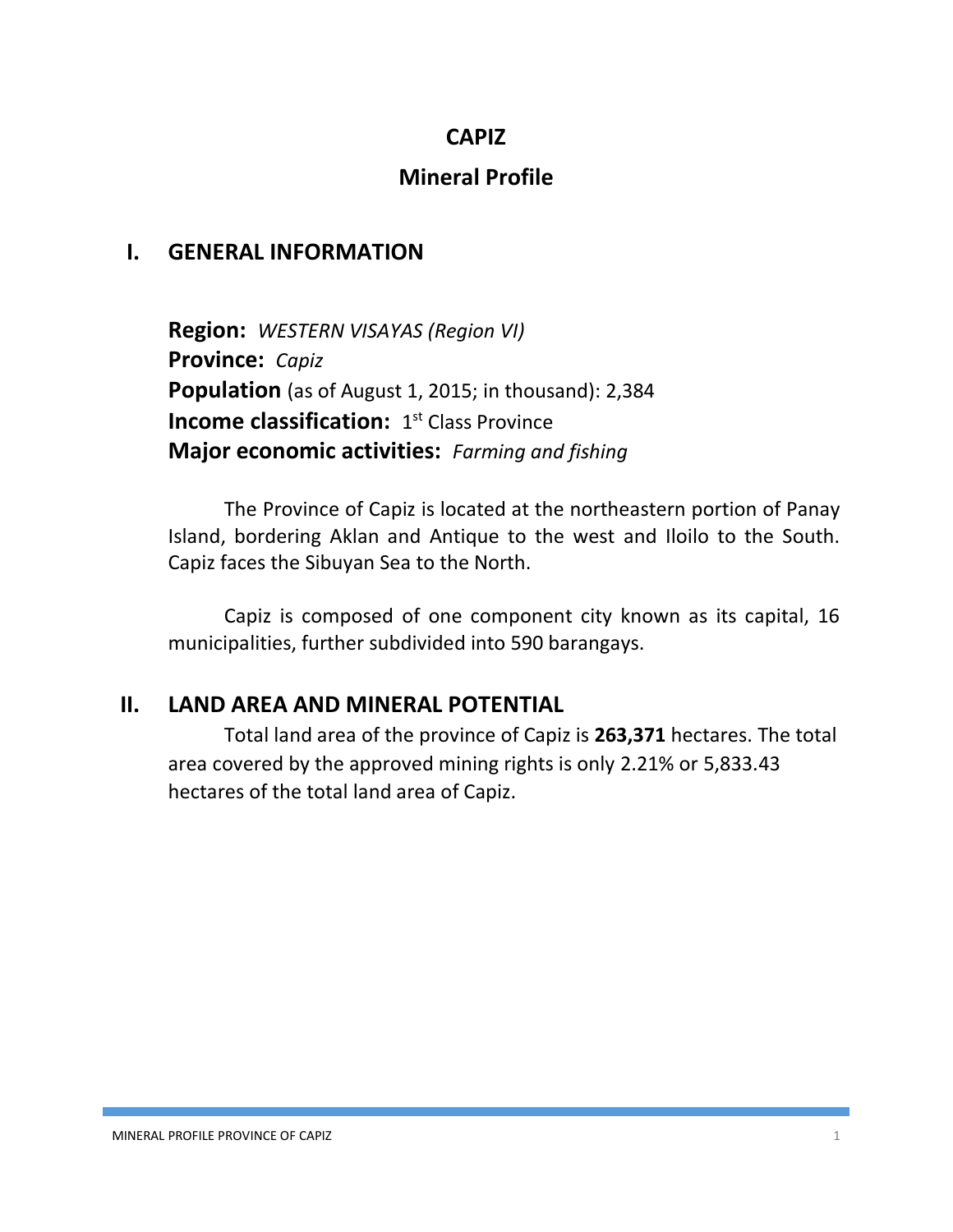

# **Number of Mining Rights Issued by National Government in Capiz**

| <b>Type of Mining Right</b>                            | <b>Number</b>  | Area            |
|--------------------------------------------------------|----------------|-----------------|
| <b>Mineral Production Sharing</b><br>Agreements (MPSA) | $\overline{2}$ | 5,749.98 has.   |
| Mineral Processing Permit (MPP)                        | 1              | Not Applicable. |
| <b>Commercial Sand and Gravel</b><br>(CSAG) Permit     | 52             | 30.84 has.      |
| <b>Quarry Permit</b>                                   | 15             | 52.61 has.      |
| <b>TOTAL</b>                                           | 70             | 5,833.43 has.   |

## **III. MINERAL RESOURCES DEVELOPMENT PROJECTS**

The province has no operating mining company. All mining companies are under exploration. Teresa Marble Corporation (MPSA No. 107-98-VI) and Parvis Gold, Inc. (MPSA No. 129-98-VI) explore minerals like copper and gold.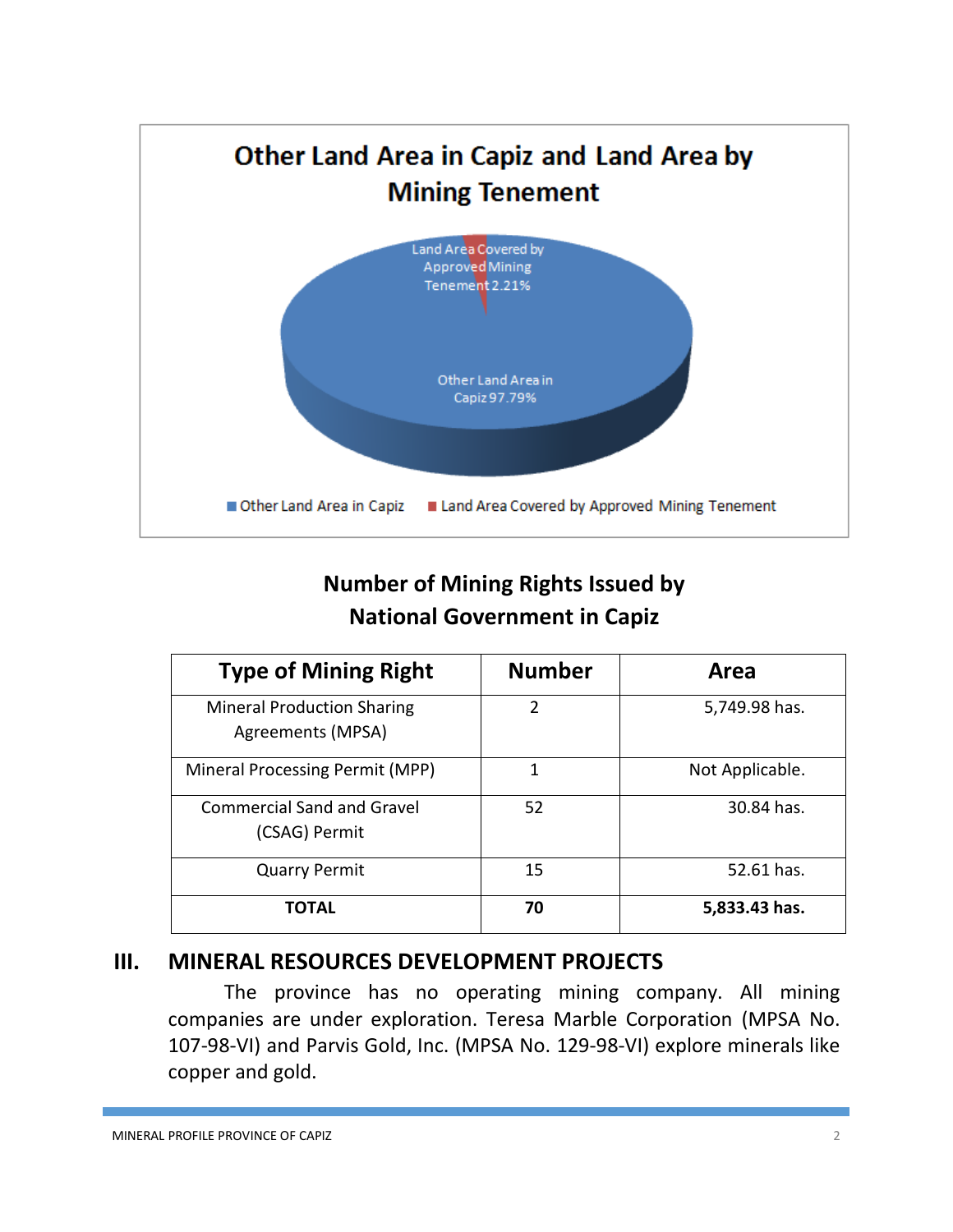|                                                               | <b>Mining Projects/Operators/Permit Holder</b>                                                                                                                                                                                                                                                                                                                                                                                                                                                                                                                                   |                                                                                                                                                                                                                                                                                                                                                                                                                                                                                                                                                                                    |  |
|---------------------------------------------------------------|----------------------------------------------------------------------------------------------------------------------------------------------------------------------------------------------------------------------------------------------------------------------------------------------------------------------------------------------------------------------------------------------------------------------------------------------------------------------------------------------------------------------------------------------------------------------------------|------------------------------------------------------------------------------------------------------------------------------------------------------------------------------------------------------------------------------------------------------------------------------------------------------------------------------------------------------------------------------------------------------------------------------------------------------------------------------------------------------------------------------------------------------------------------------------|--|
| <b>Mineral Production Sharing</b><br><b>Agreements (MPSA)</b> | <b>Teresa Marble Corporation</b>                                                                                                                                                                                                                                                                                                                                                                                                                                                                                                                                                 | Parvis Gold, Inc.<br>Formerly: Quarry Ventures<br>Philippines, Inc.                                                                                                                                                                                                                                                                                                                                                                                                                                                                                                                |  |
| Mineral Processing Permit<br>(MPP)                            | Blue Chip Builders, Inc.                                                                                                                                                                                                                                                                                                                                                                                                                                                                                                                                                         |                                                                                                                                                                                                                                                                                                                                                                                                                                                                                                                                                                                    |  |
| <b>Commercial Sand and Gravel</b><br>(CSAG)                   | Abalecio, Jeremias H.<br>Adricula, Lydia D.<br>Arinquin, Ma. Corazon Marcela F.<br>Balgos, Gerard G.<br>Baquilar, Nenita B.<br>Bayog, Estelita M.<br>Biaco, Richard F.<br>Clerigo, Rosana T.<br>Dadivas, Edgardo P., Jr.<br>Dasilag, Marites L.<br>Datar, Rodilyn D.<br>Dayalo, Salcedo A.<br>Deloso, Florie Mae L.<br>Deloso, Marina L.<br>De Mayo, Juanito A.<br>Deocampo, Vanessa A.<br>Dinero, Ma. Angelyn G.<br>Durias, Edmundo P.<br>Edrosolano, Teodoro D. Sr.<br>Faco, Pablito F.<br>Fajardo, Albert F.<br>Fajardo, Meneleo V.<br>Faunillo, Allan G.<br>Fellores, Eva F. | Floro, Rodelo F.<br>Fuliga, Lilia F.<br>Funcion, Claire H.<br>Gallenero, Celo G.<br>Garbo, Leo L.<br>Gequillo, Lucio F.<br>Gicole, Benjie G.<br>Gloria, Nestor G. Jr.<br>Glumalid, Jamesn G. Jr.<br>Gomez, Mario C.<br>Guillermo, Jonathan R.<br>Hurtada, Rojo Guerrero R.<br>Inocencio, Narciso R.<br>Ladores, Jose A. Jr.<br>Librason, Arnel B.<br>Llamas, Danilo S.<br>Luces, Richard G.<br>Olmedo, Victoria P.<br>Ortiz, Stephen V.<br>Perez, Marlon C.<br>Pionelo, Paula D.<br>Salcedo, Fernando Ramon D.<br>Salazar, Sebastian Philip<br>Michael F.<br>Sanchez, Cornelio Jr. |  |
| <b>Quarry Permit(QP)</b>                                      | Acolentaba, Oscar Abella Vito<br>Almalbis, Mark Anthony H.<br>Alianza, Anita L.<br>Andrada, Rodolfo G. Jr.<br>Andrada, Rodolfo G. Jr.<br>Arcenas, Gregorio A.<br>Arcenas, Hannah Rosario O.                                                                                                                                                                                                                                                                                                                                                                                      | Arcenas, Ricardo A.<br>Arcenas, Ricardo A.<br>Linaga, Rona E.<br>Hyacinth O. Viterbo<br>Hannibal Zennon D. Ong<br>Nerry Joachim D. Ong<br>Fajardo, Ian Augustus A.<br>Sanchez, Jenny Flondozo                                                                                                                                                                                                                                                                                                                                                                                      |  |